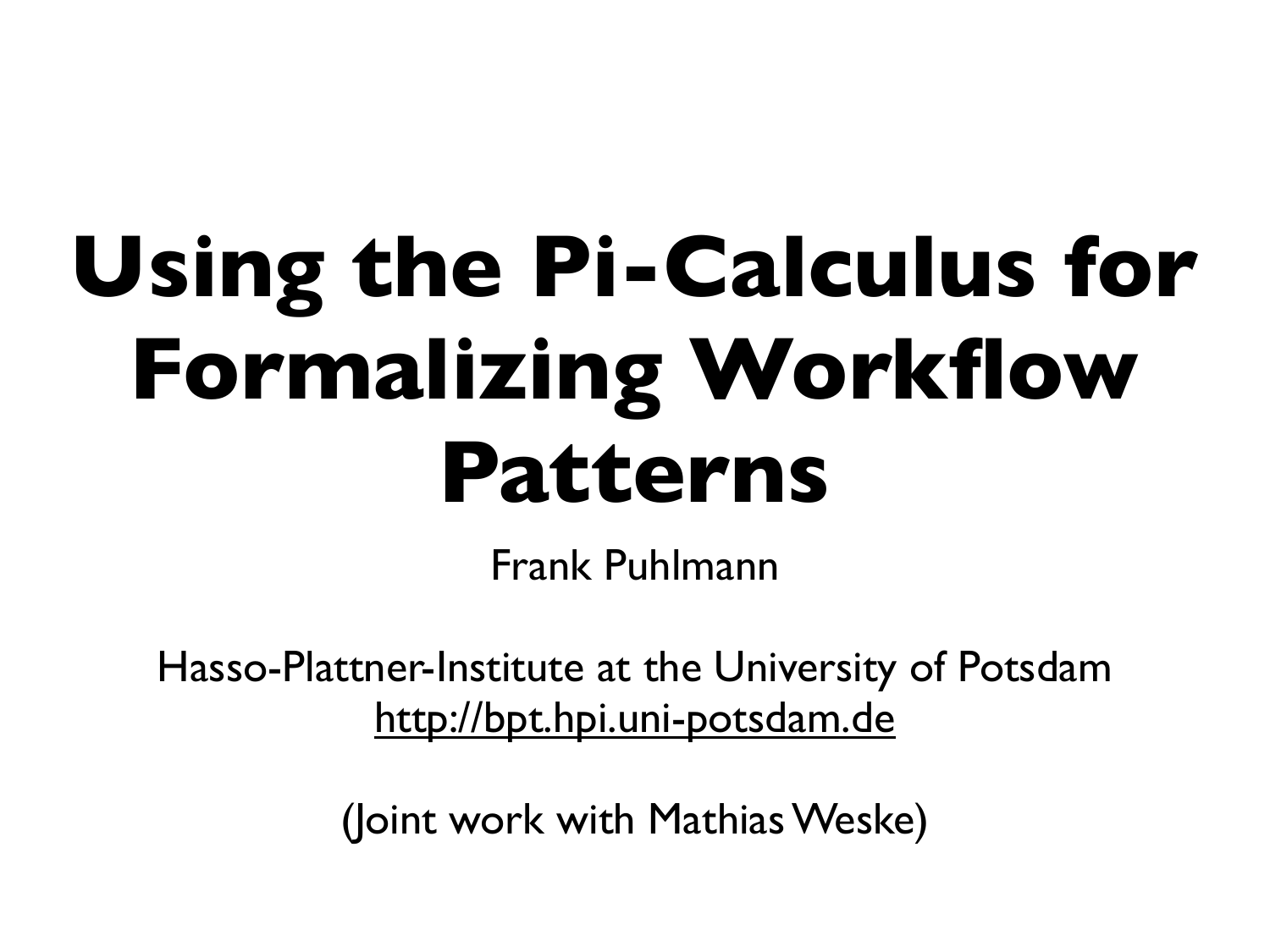## **Outline**

- **Motivation**
- The Pi-Calculus
- Pattern Representation
	- ECA Mapping
	- Basic Control Flow Patterns
	- Advanced Workflow Pattern:
		- Discriminator
- Conclusion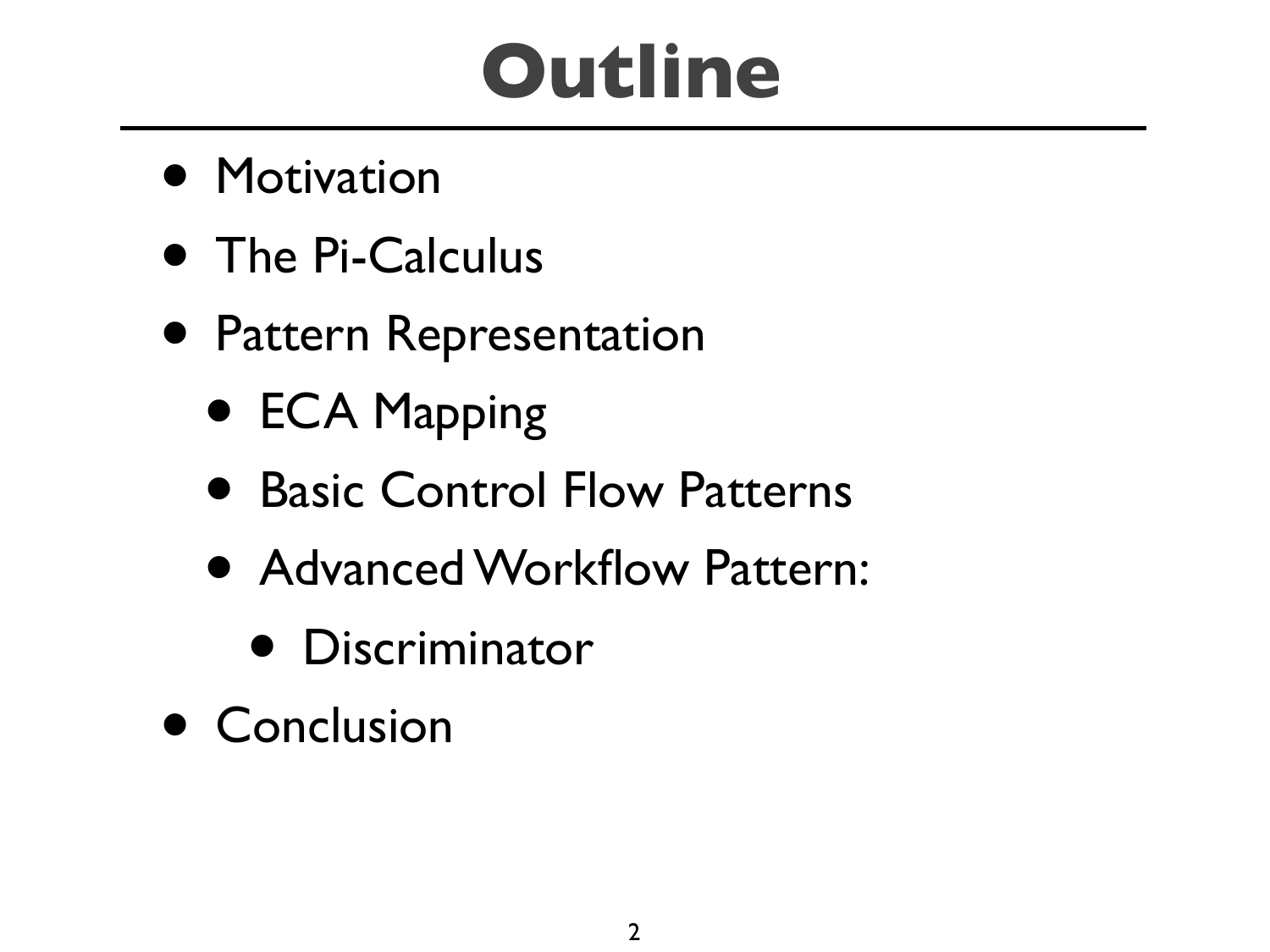### **Motivation**

- The pi-calculus, a process algebra, has been discussed as the formal foundation for workflow (The Third Wave, PiHype)
- However, no formal investigations on the capabilities of the pi-calculus regarding the workflow domain have been made so far
- Task: Show the capabilities of the pi-calculus to describe the behavioral perspective of workflow
- Solution: Investigate the representation of Workflow Patterns in the pi-calculus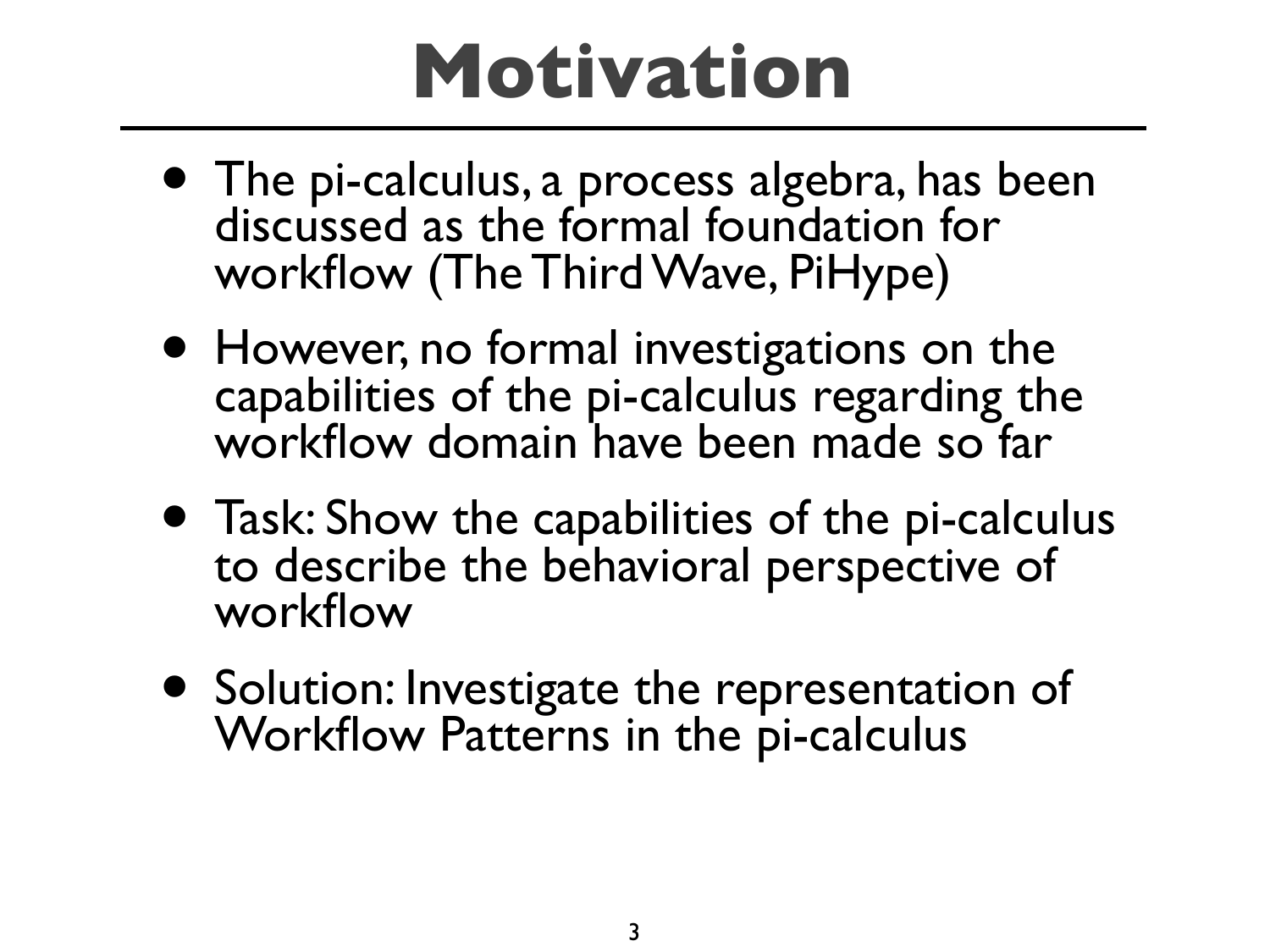## **The Pi-Calculus**

- The pi-calculus consists of names and processes:
	- Names represent existing concepts like *link*s, pointers, references, identifiers, etc.
		- Each name has a scope
	- Processes are defined as:

 $P ::= M \mid P|P' \mid \mathbf{v}zP \mid P$ 

• The summations:

 $M ::= \mathbf{0} | \pi.P | M + M'$ 

• And the prefixes:

$$
\pi ::= \overline{x}\langle y \rangle \mid x(z) \mid \tau \mid [x = y]\pi
$$

 $B$  $A = \overline{b}\langle x \rangle$ .0  $B = b(x)$ . $\tau_B$ .0  $P = A|B$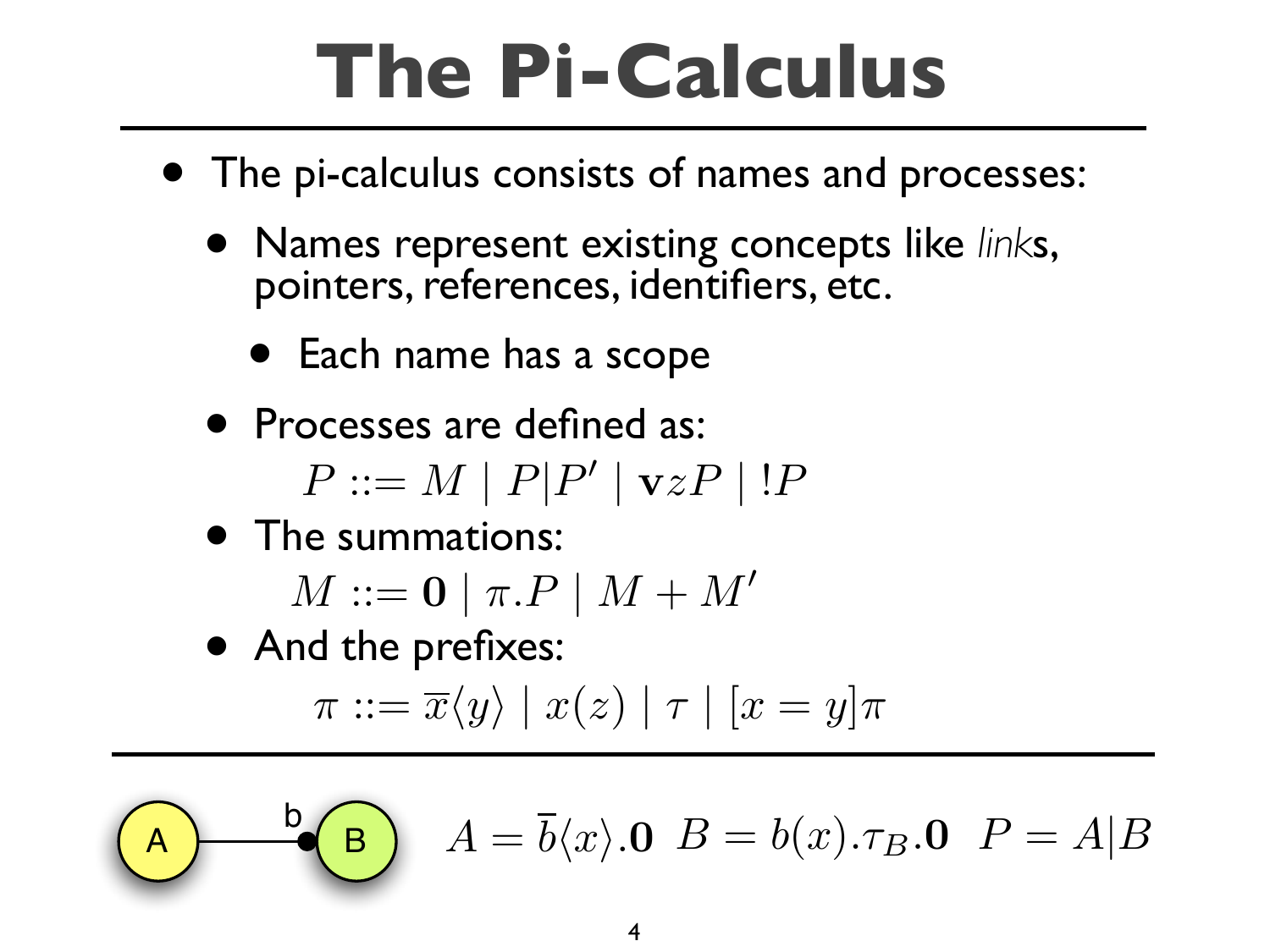# **ECA Mapping**

- Each workflow activity is mapped to a picalculus process with pre- and postconditions
- Based on the ECA approach:

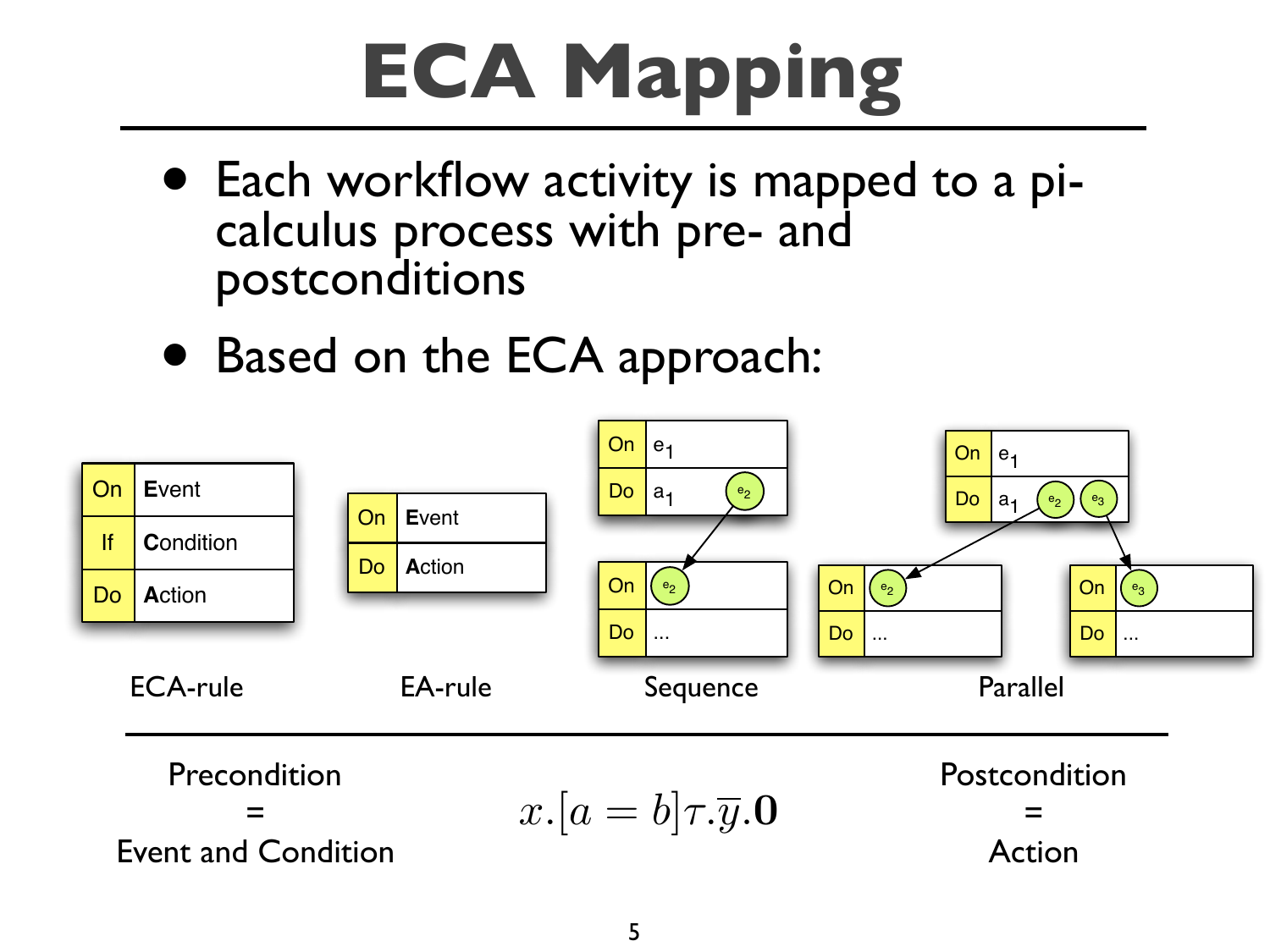### **Basic Control Flow Patterns 1**

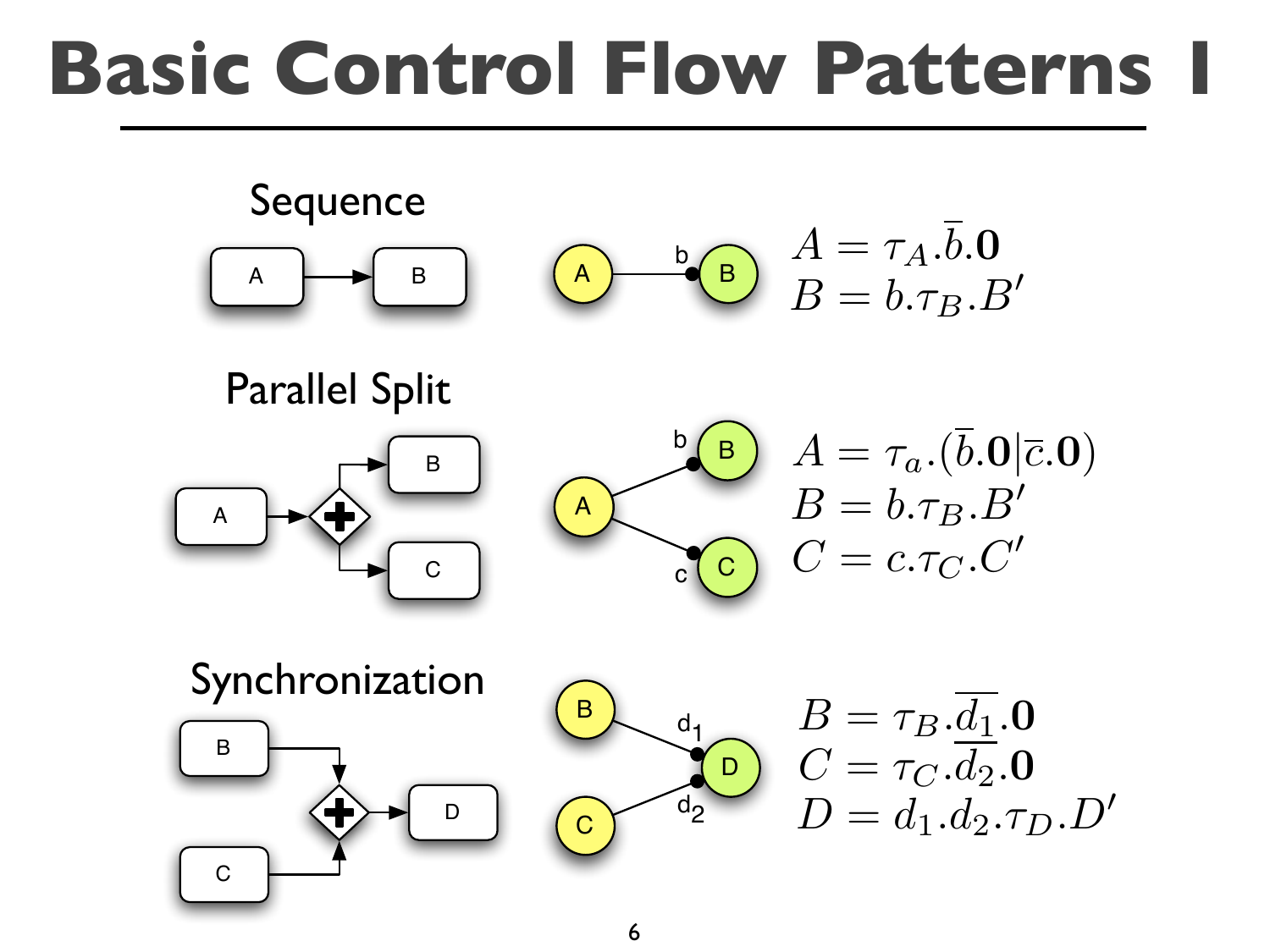### **Basic Control Flow Patterns 2**

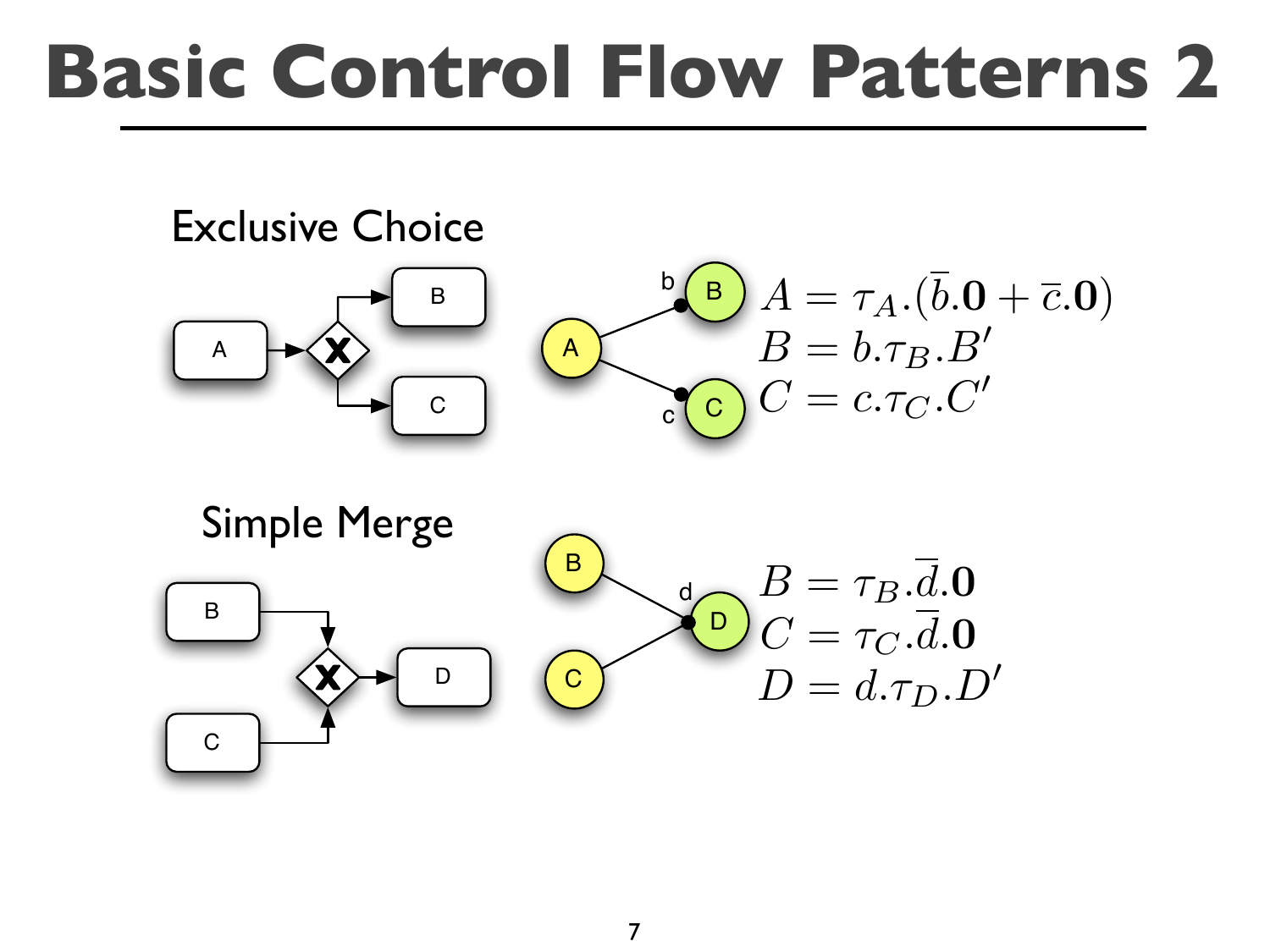#### **Discriminator**

![](_page_7_Figure_1.jpeg)

Generic Discriminator (1-out-of-M-join):  $D = (\mathbf{v}h, exec)((\prod d_i, \overline{h}.\mathbf{0}) \mid h. \overline{exec}. \{h\}_1^{m-1}.D \mid exec.\tau_D.D')$  $m$  $i=1$ 

$$
D = (\mathbf{v}h, exec)((\prod_{i=1}^{m} d_i \cdot \overline{h}.\mathbf{0}) \mid \{h\}_{1}^{n}.\overline{exec}.\{h\}_{n+1}^{m}.D \mid exec.\tau_D.D')
$$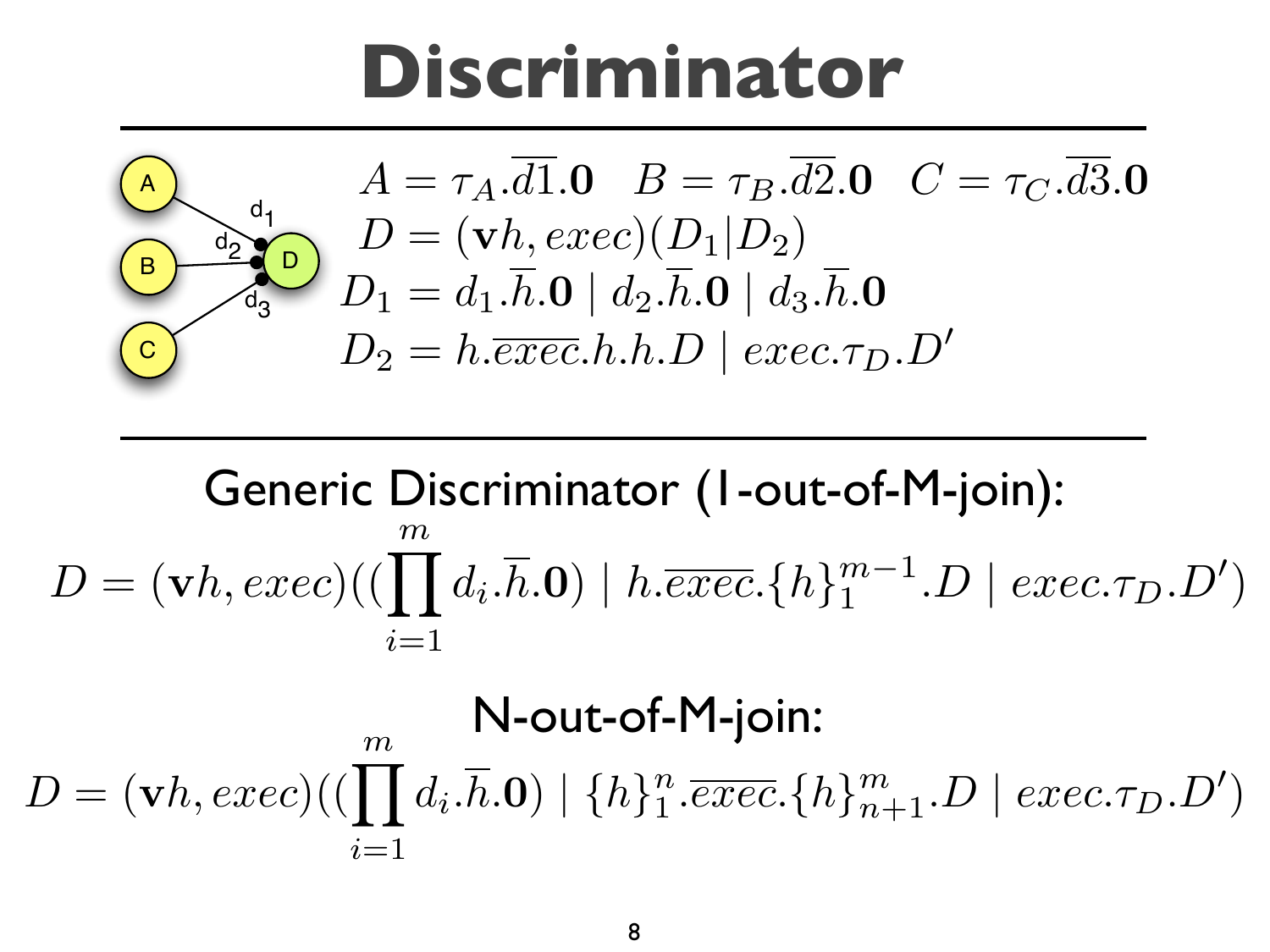### **Conclusion**

- Our work shows that all Workflow Patterns are directly representable in the pi-calculus
- Advanced features of the pi-calculus are required for the more complex patterns
- However, no new patterns have been found this time
- The results additionally provide a formal semantics for the Workflow Patterns, making them concise and unambiguous
- Future research can be based upon these results, e.g.
	- Formal foundation for (graphical) workflow notations
	- Tools for executing pi-calculus workflows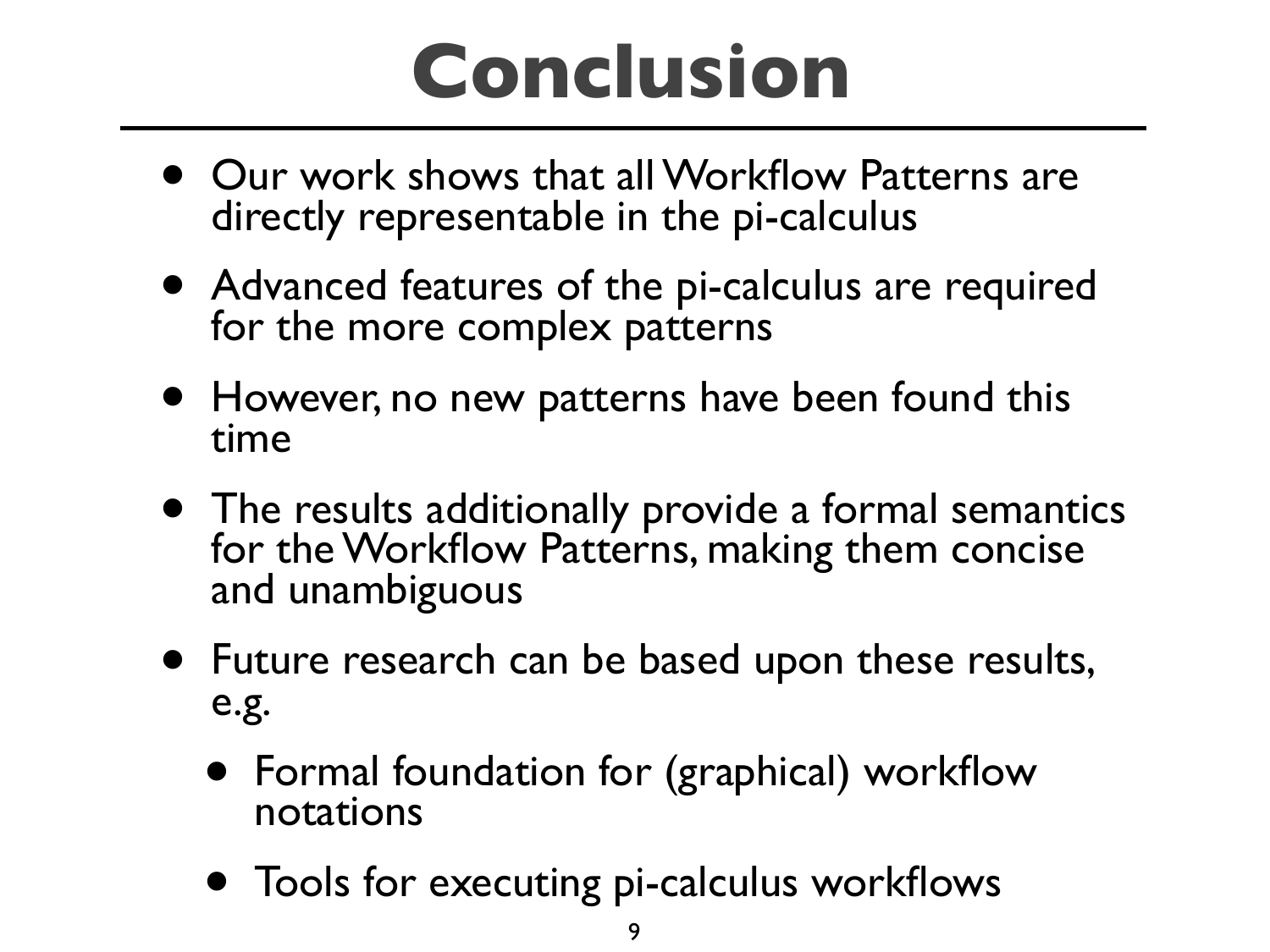## **Further Information**

- The interactive Pi-Workflow Website at: <http://pi-workflow.org>
- Based on SnipSnap, a Wiki and Weblog software
- Everyone is invited to register and comment the content of the site
- The weblog will contain news about the research progress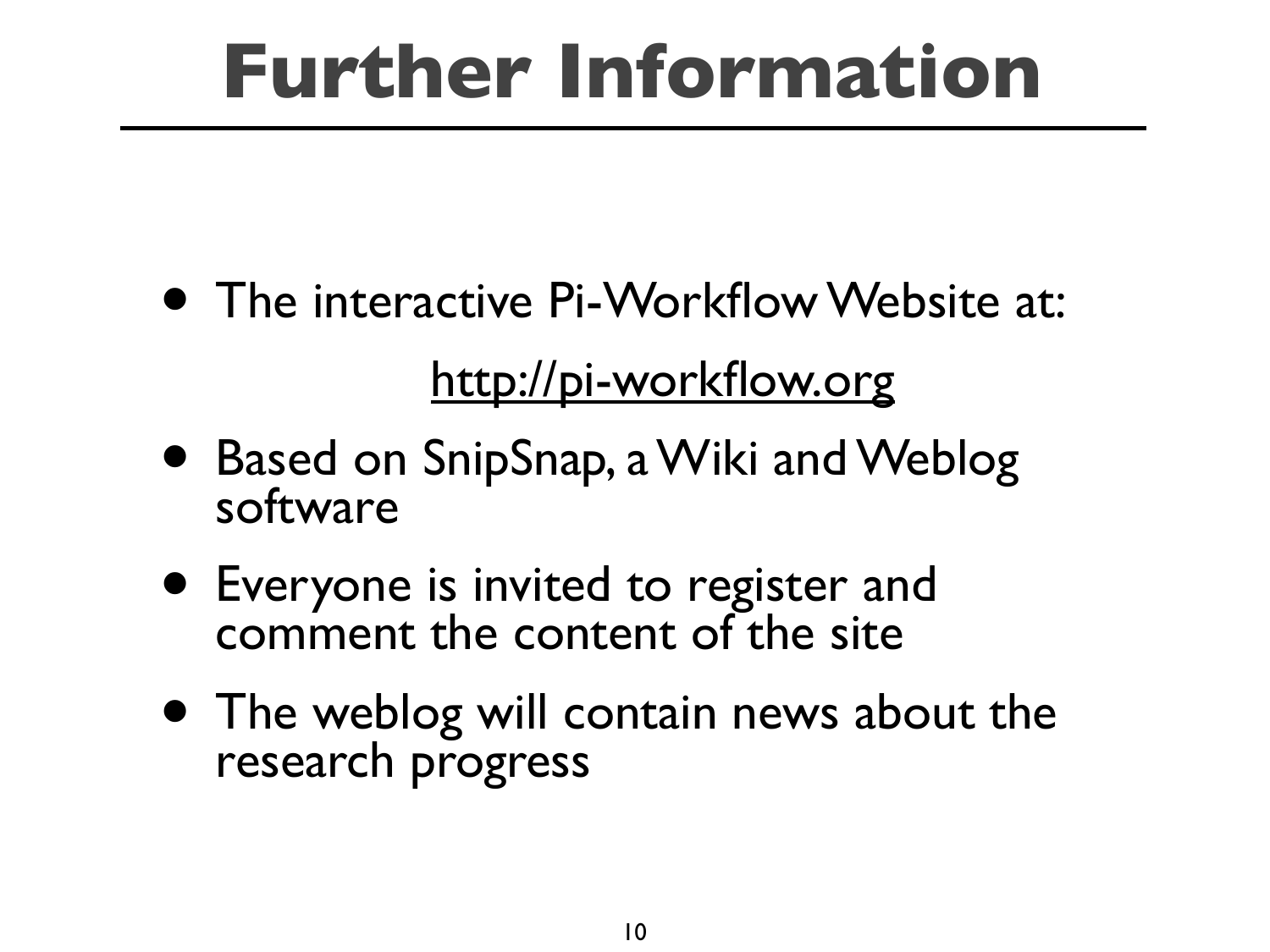### **Thank you!**

#### Questions?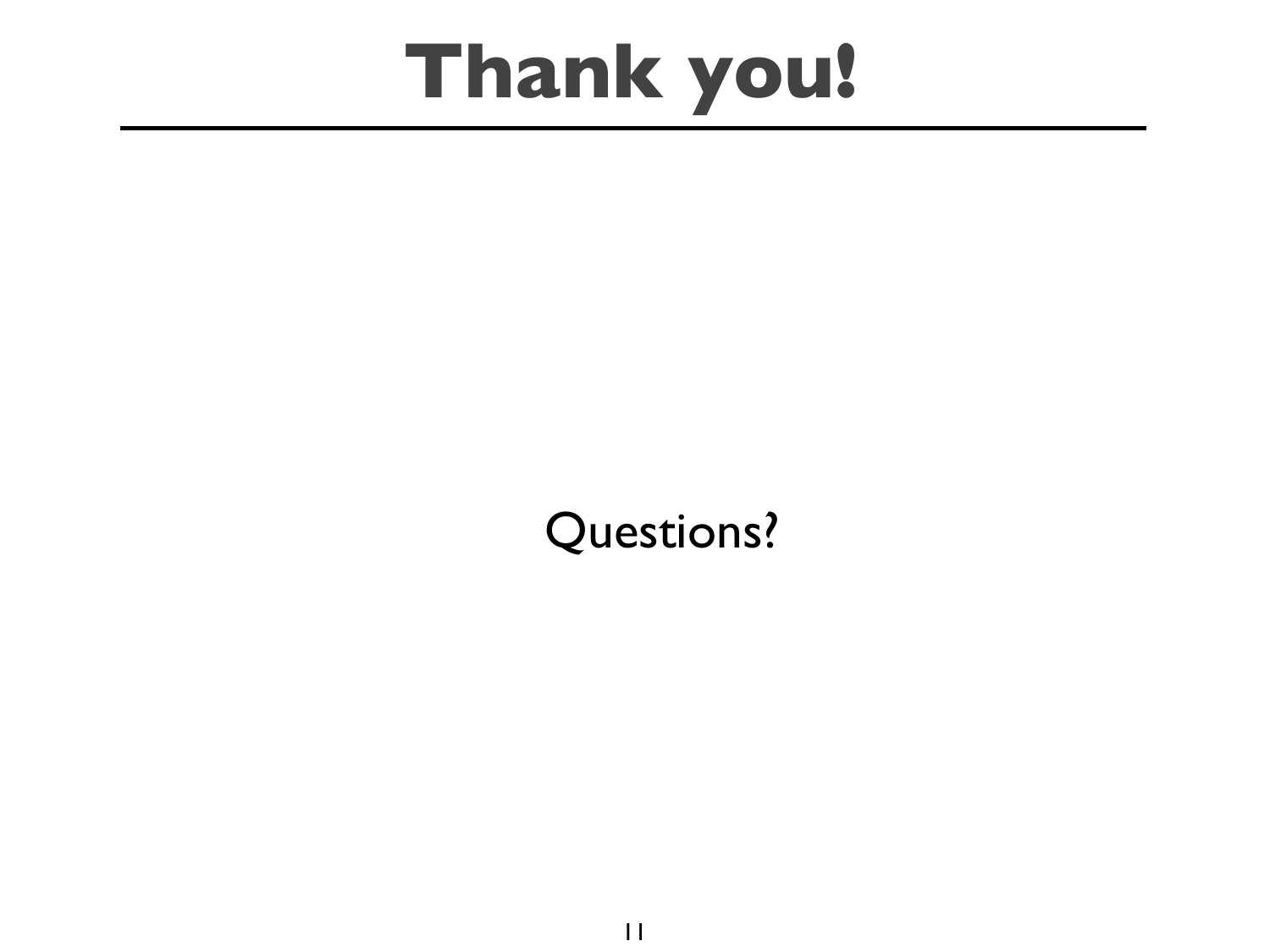# **Multiple Choice**

• How does the Multi-Choice Pattern work?

![](_page_11_Figure_2.jpeg)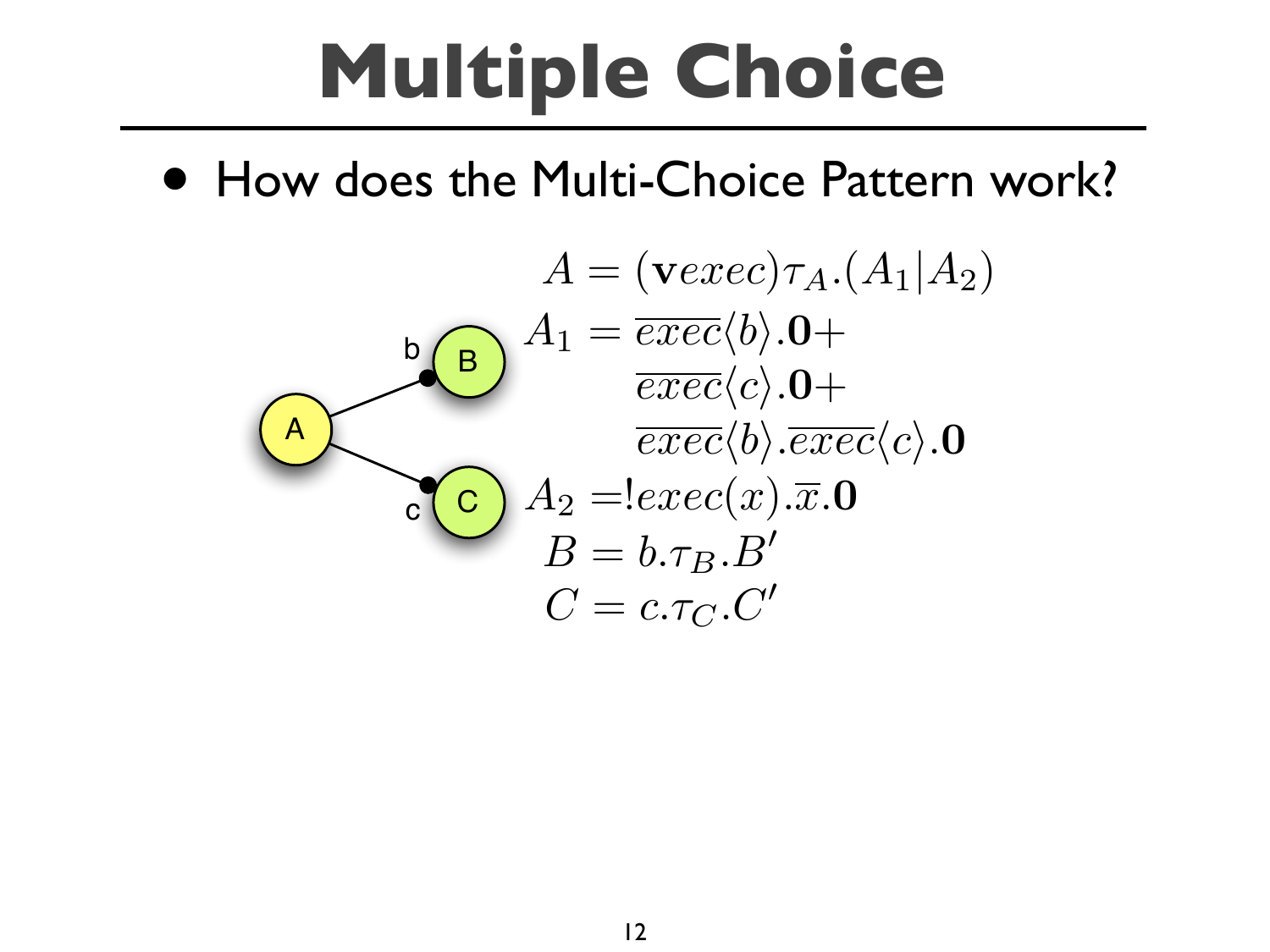# **OR-Joins**

• How is the synchronizing merge handled?

B

D

 $d<sub>1</sub>$ 

 $d<sub>2</sub>$ 

- Pattern representation:
	- C  $B=\tau_B.d_1.0$  $C = \tau_C \cdot \overline{d_2} \cdot \mathbf{0}$  $D = d_1.\tau_D.D' + d_2.\tau_D.D' + d_1.d_2.\tau_D.D'$
- This pattern does not define how a runtime actually selects a summation; it just denotes all possibilities!
- A runtime could use different strategies, e.g.:
	- True/False token passing
	- Postphoned OR-join (YAWL like)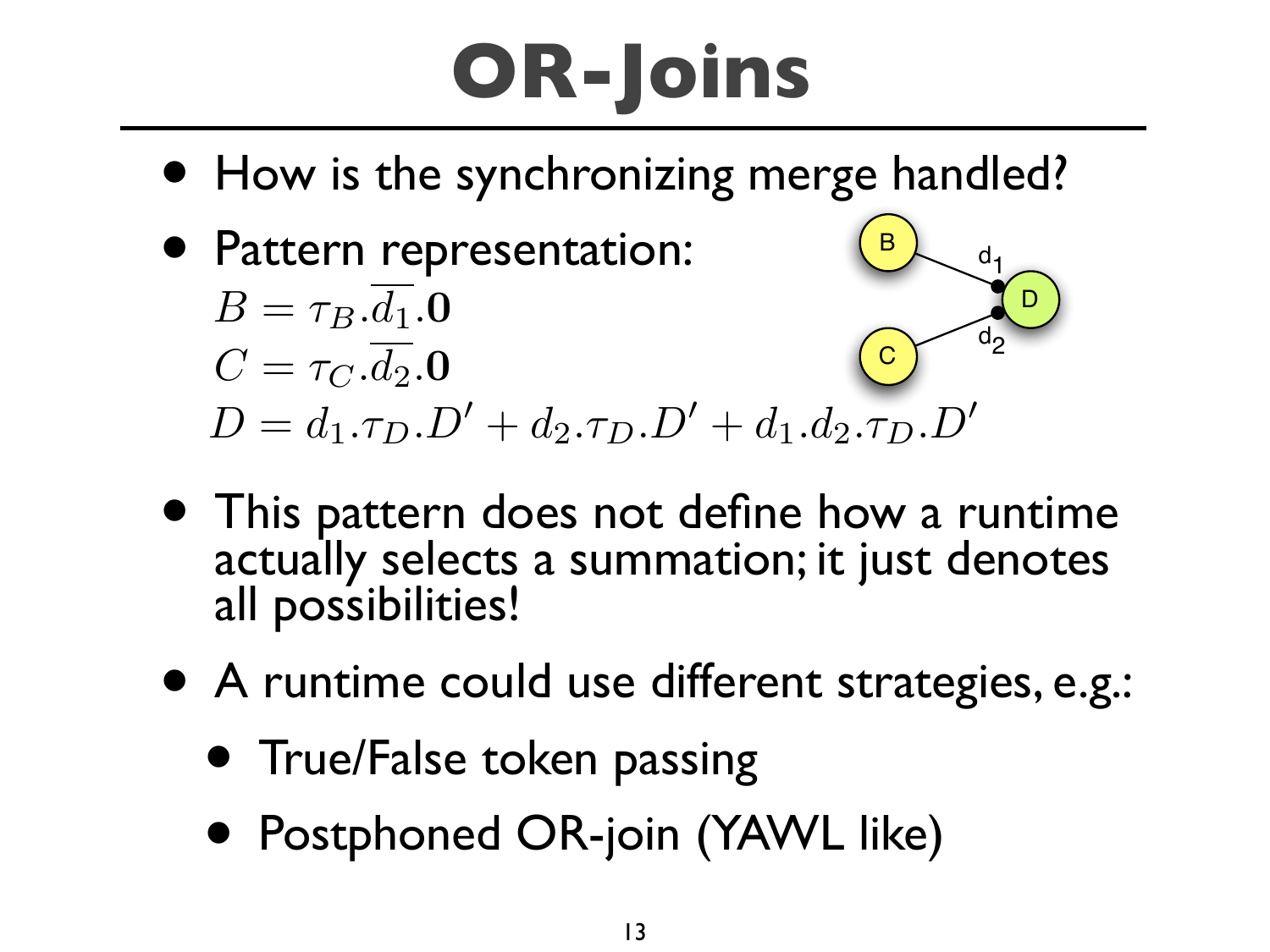# Multiple Merge

• How does the Multiple Merge Pattern work?

![](_page_13_Figure_2.jpeg)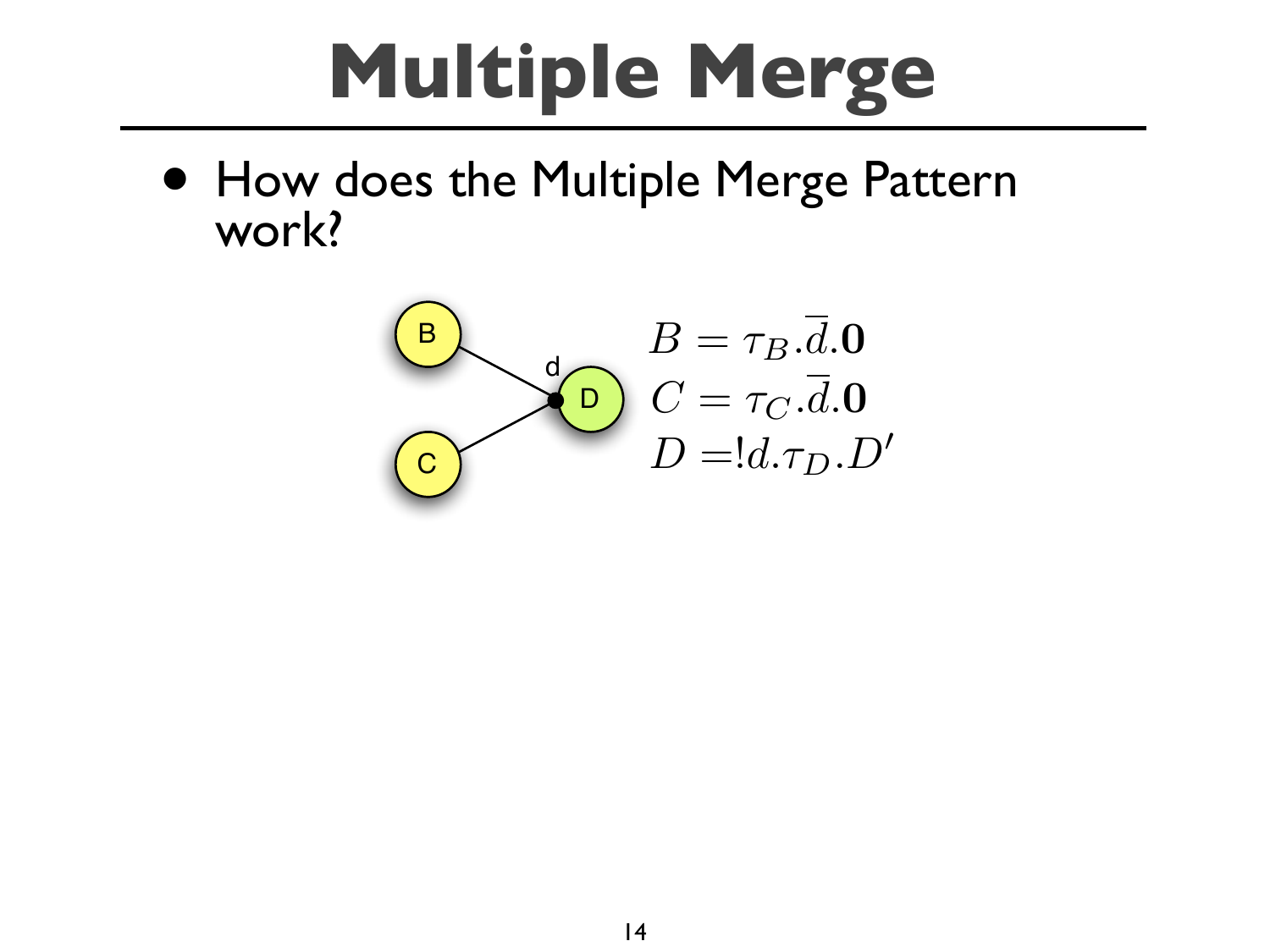# **Arbitrary Cycles**

• How do arbitrary cycles work?

![](_page_14_Picture_2.jpeg)

 $A = a.\tau_A.b.0$  $B = 0.7B \cdot \overline{c}$ .0  $C = !c.\tau_C.(\overline{a}.0 + \overline{d}.0)$  $D = d.\tau_D.D'$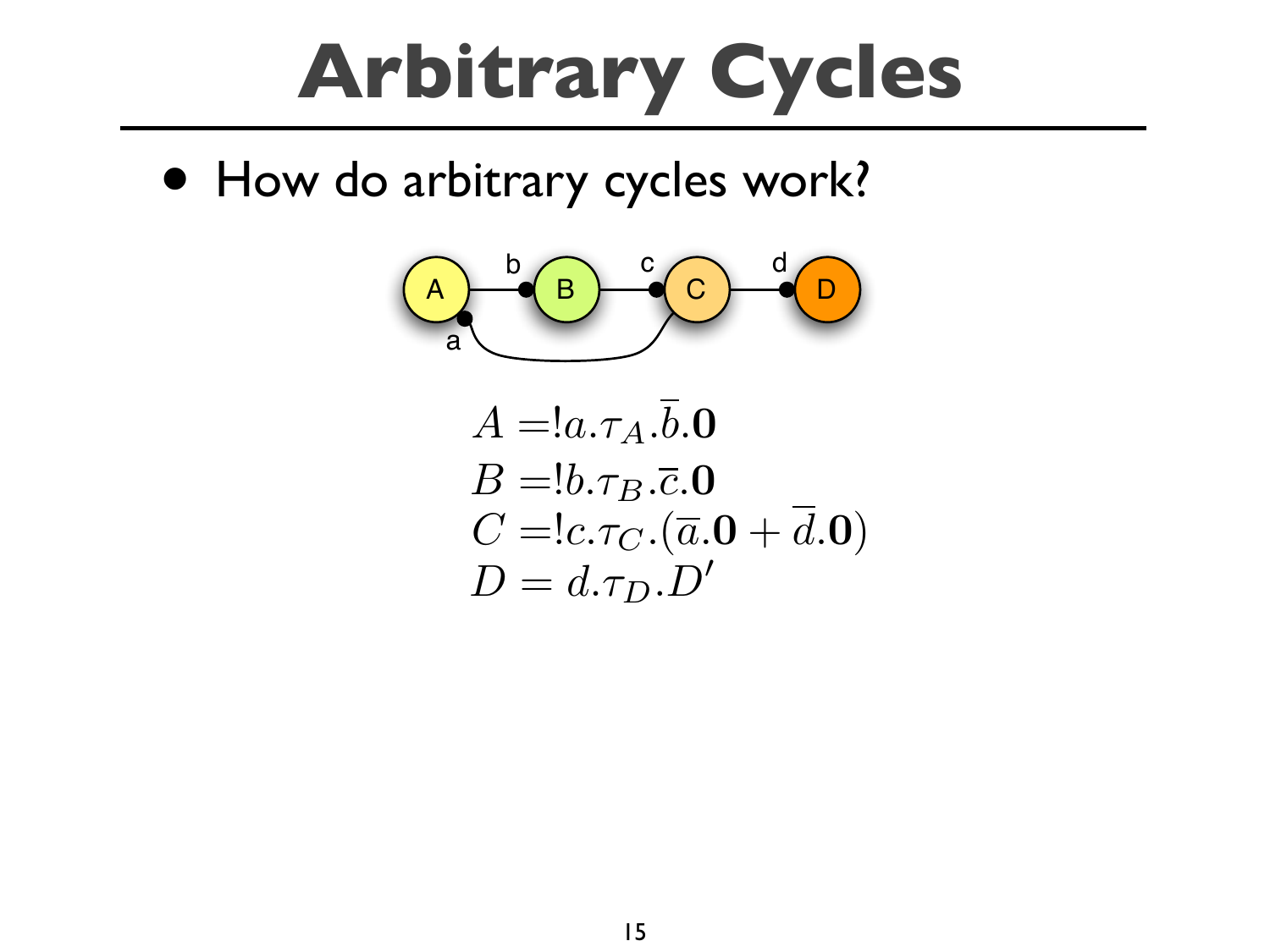# MI without Synchronization

• Process A can spawn of any amount of multiple instances of a process B. No synchronization is required:

$$
\begin{array}{cc}\n\bullet & \bullet \\
\hline\nB & B = b \cdot \tau_B B'\n\end{array}
$$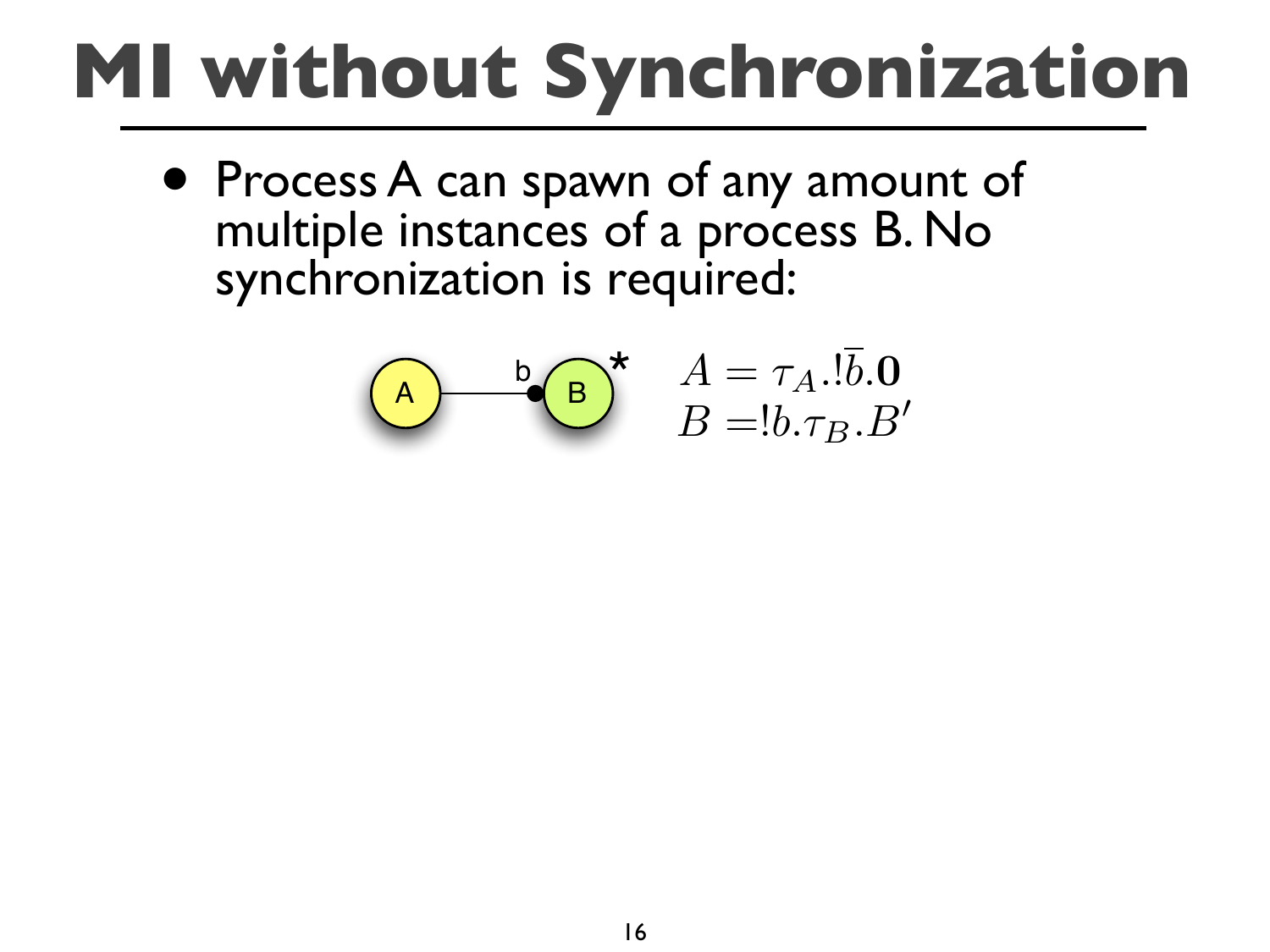#### **MI with a priori Design Time Knowledge**

• Process A spawns of a design time known number of instances of B that have to be synchronized afterwards:

$$
\begin{array}{c}\n\begin{array}{c}\n\mathbf{A} \\
\hline\nA = \tau_A . \overline{b} . \overline{b} . \overline{b} . \mathbf{0} \\
B = !b. \tau_B . \overline{c} . \mathbf{0} \\
C = c.c.c. \tau_C . C'\n\end{array}\n\end{array}
$$

• For n design time copies the pattern is:  $A \mid B \mid C \equiv \tau_A.\{\overline{b}\}_1^n.$   $\mathbf{0} \mid !b.\tau_B.\overline{c}.\mathbf{0} \mid \{c\}_1^n.\tau_C.C'$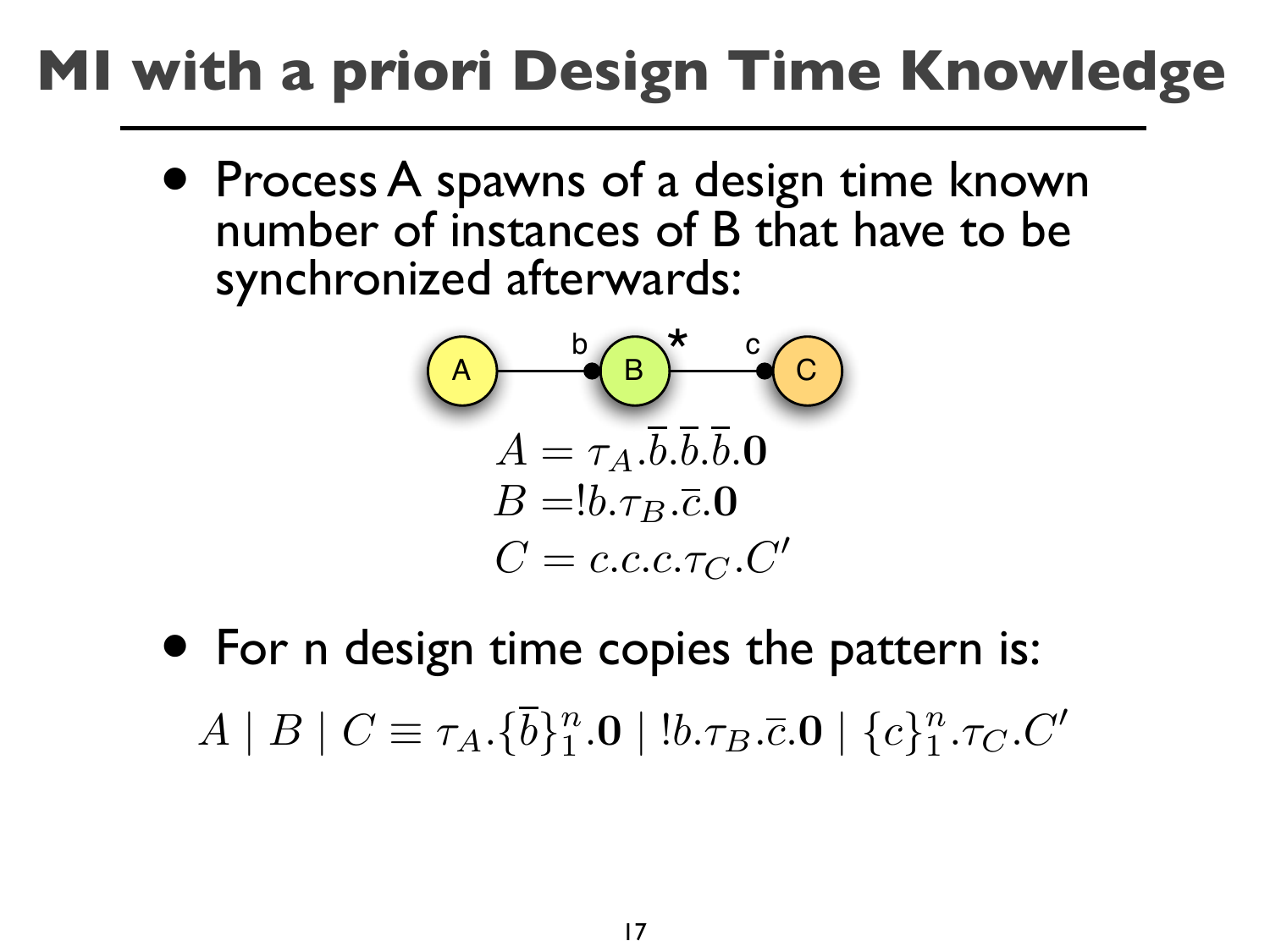#### **MI with a priori Runtime Knowledge**

• A process A can spawn of a runtime known number of instances of B that are started after all copies have been created.The copies of B have to be synchronized before another process C is activated:

![](_page_17_Figure_2.jpeg)

 $A = (\mathbf{v} run)\tau_A.A_1(c) \mid run.!start.0$  $A_1(x) = (vy)\overline{b}\langle y \rangle \cdot y \langle x \rangle \cdot A_1(y) + \overline{run} \cdot \overline{x} \cdot \mathbf{0}$  $B = b(y).y(x).start.\tau_B.y.\overline{x}.0$  $C = c.\tau_C.C'$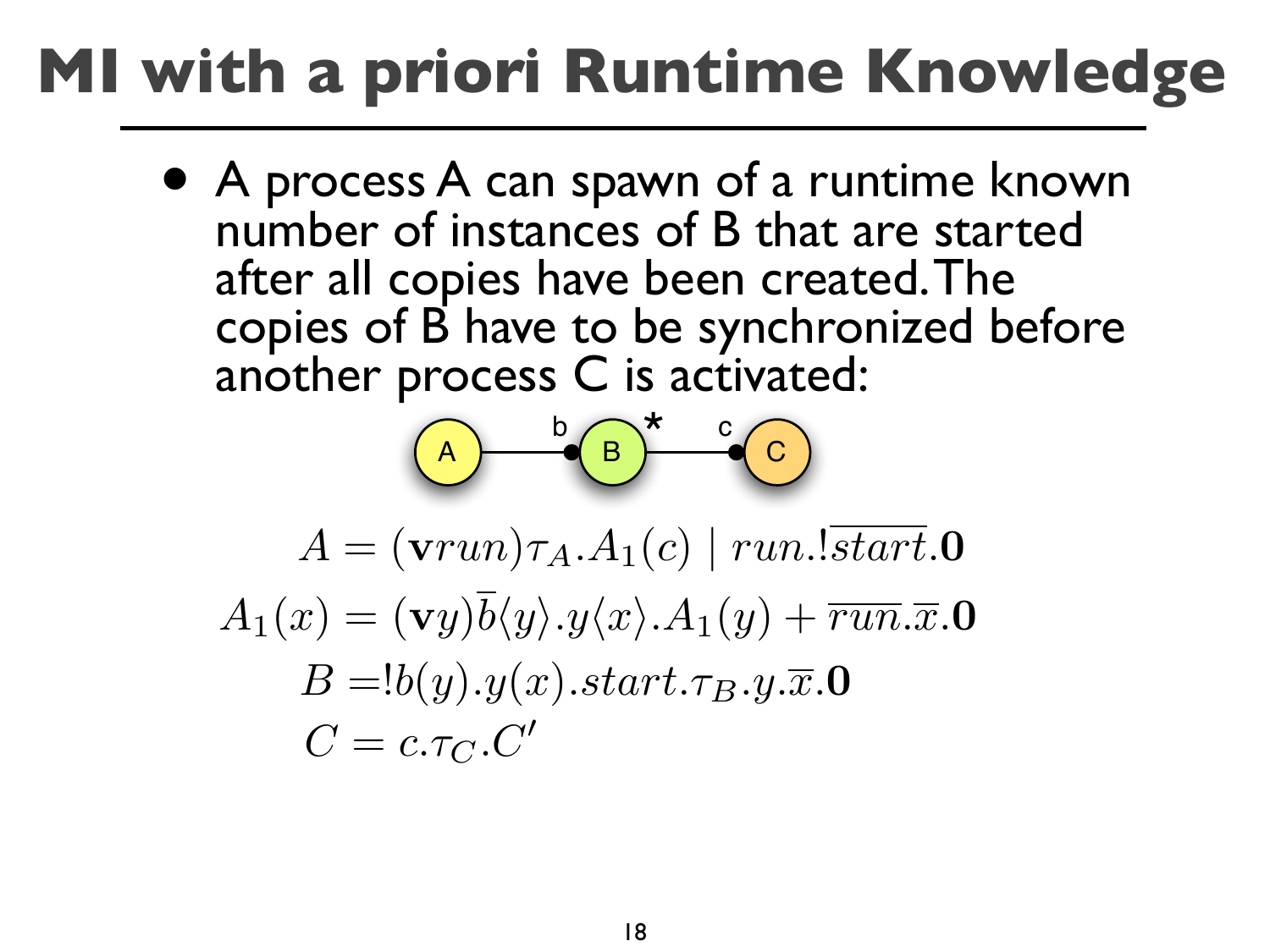# **MI with no priori knowledge**

• Process A spawns multiple instances of another process B that have to be synchronized before the execution of C:

$$
A = \tau_A.A_1(c)
$$
  
\n
$$
A_1(x) = (\mathbf{v}y)\overline{b}\langle y \rangle \cdot y \langle x \rangle \cdot A_1(y) + \overline{x} . \mathbf{0}
$$
  
\n
$$
B = b(y)\overline{b}\langle y \rangle \cdot y \langle x \rangle \cdot \tau_B \cdot y \cdot \overline{x} . \mathbf{0}
$$
  
\n
$$
C = c.\tau_C.C'
$$

The pattern works like a dynamic linked-list:

$$
\begin{array}{|c|c|c|c|}\n\hline\nA & b_i & b_i \\
\hline\nB_i & \cdots & B_2 & b_1 \\
\hline\nC & B_1 & \cdots & C_n\n\end{array}
$$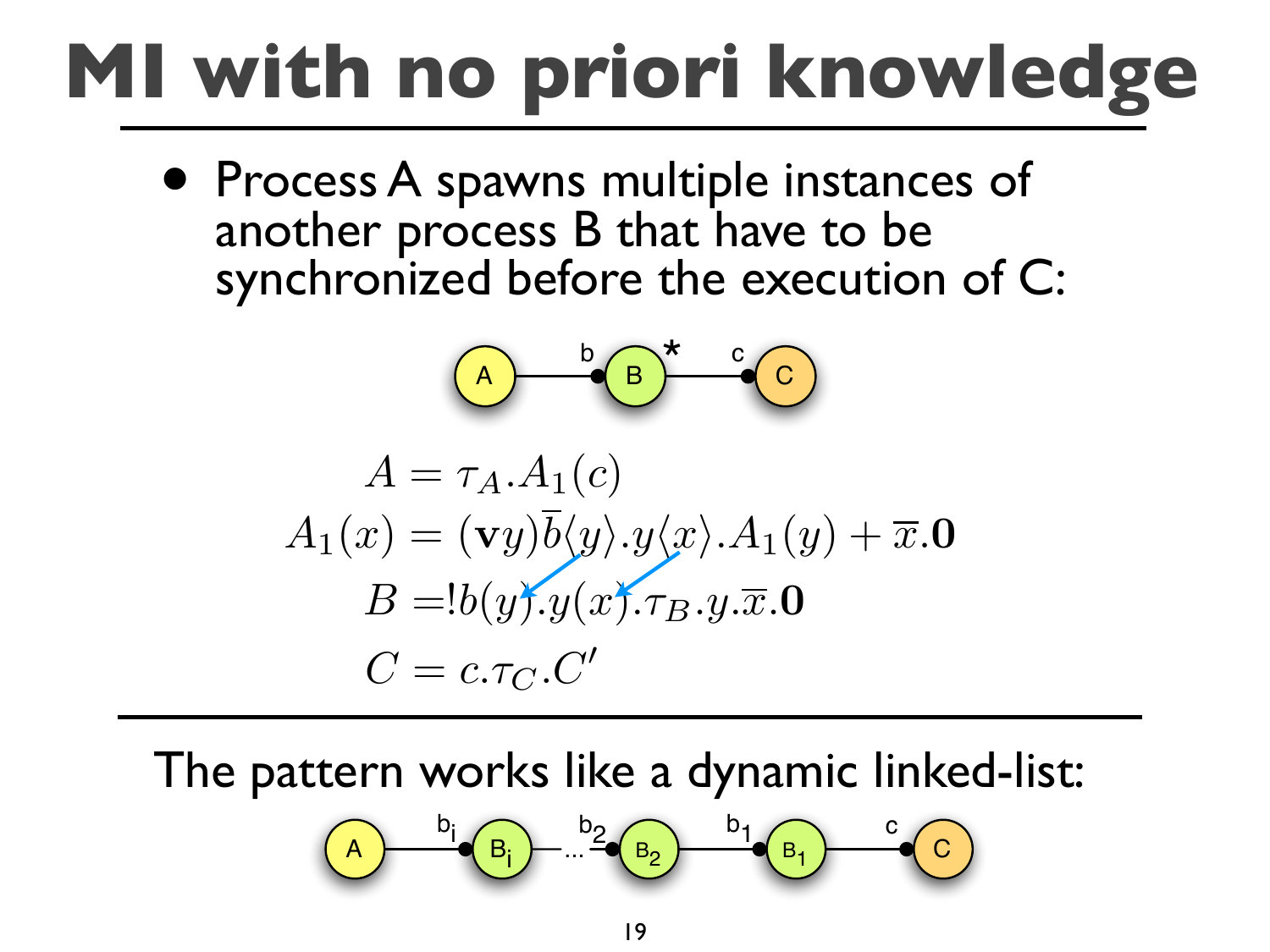### **Deferred Choice**

• How does the Deferred Choice Pattern work?

![](_page_19_Figure_2.jpeg)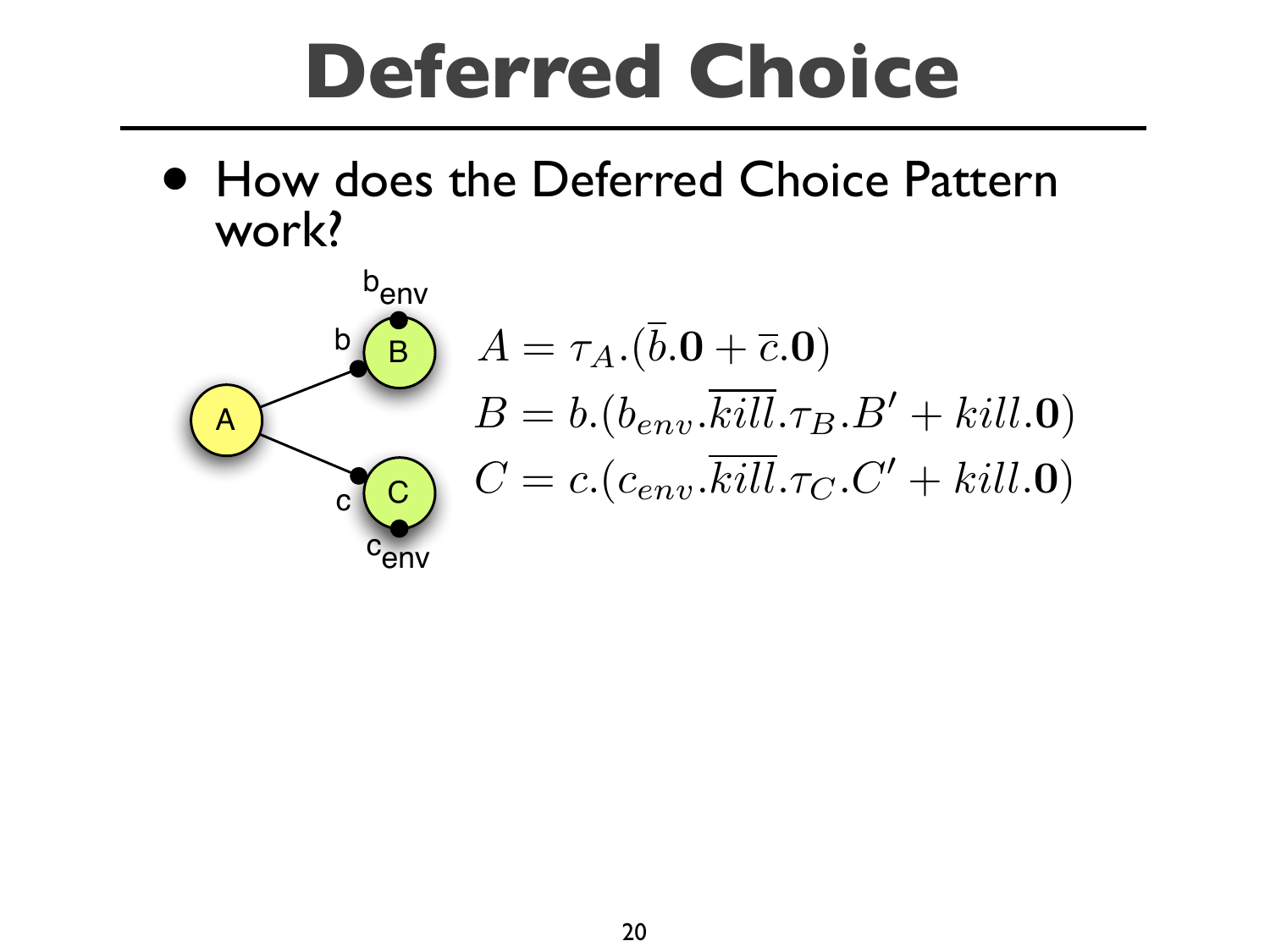## **Interleaved Parallel Routing**

• How does the Interleaved Parallel Routing Pattern work?

![](_page_20_Figure_2.jpeg)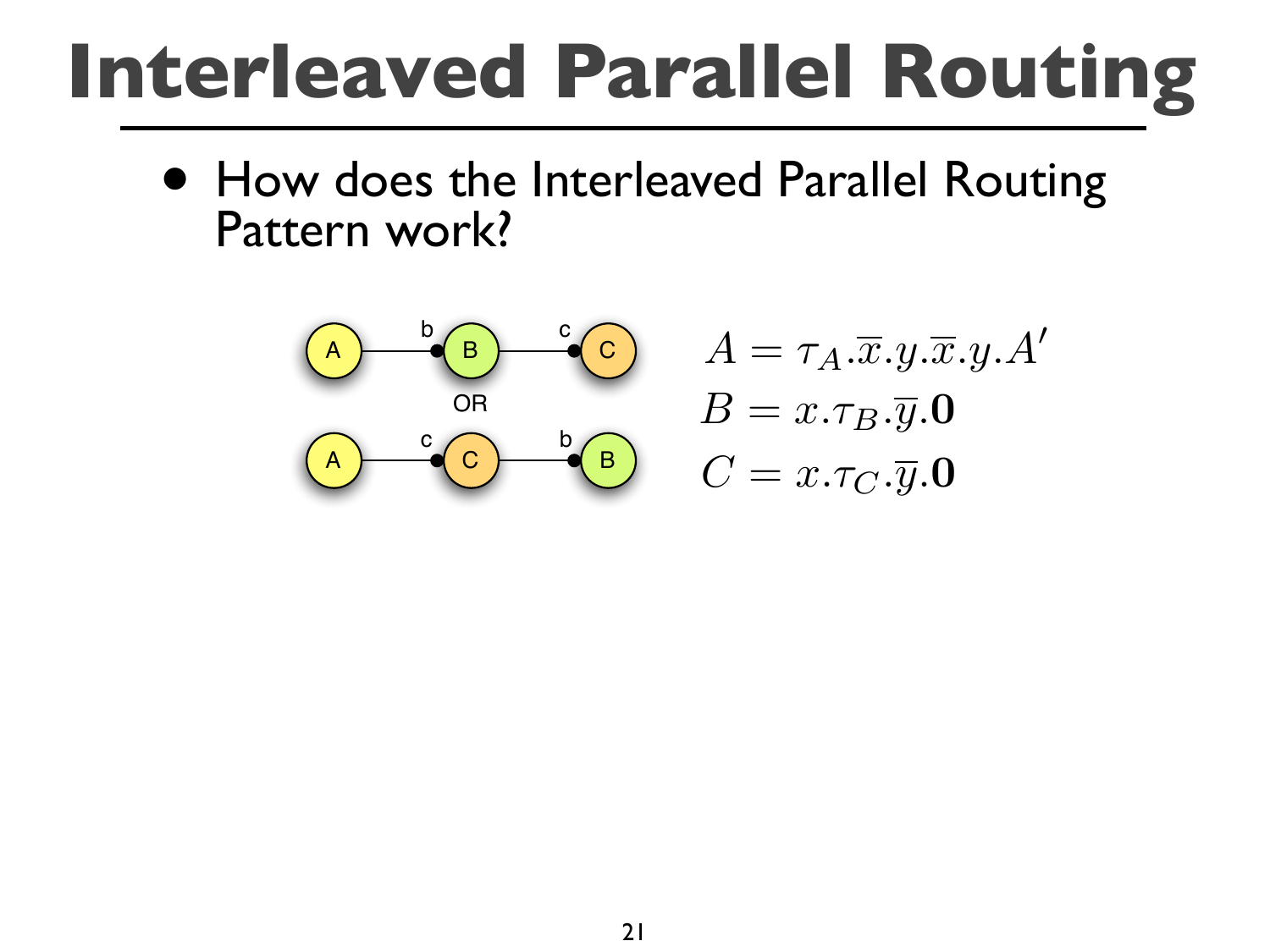### **Milestone**

• One possible representation of the Milestone Pattern:

 $A = check(x).([x = \top]\tau_{A1}.A' + [x = \bot]\tau_{A2}.A''$ <br>  $B = M(\bot) | b.\overline{m} \langle \top \rangle . \tau_B.\overline{m} \langle \bot \rangle .B'$ <br>  $x) = m(x).M(x) + check \langle x \rangle .M(x)$ <br>
22  $A = check(x).([x = \top | \tau_{A1}.A' + [x = \bot | \tau_{A2}.A'')$  $B = M(\perp) | b.\overline{m} \langle \perp \rangle .\tau_B.\overline{m} \langle \perp \rangle .B'$  $M(x) = m(x) \cdot M(x) + \overline{check}(x) \cdot M(x)$